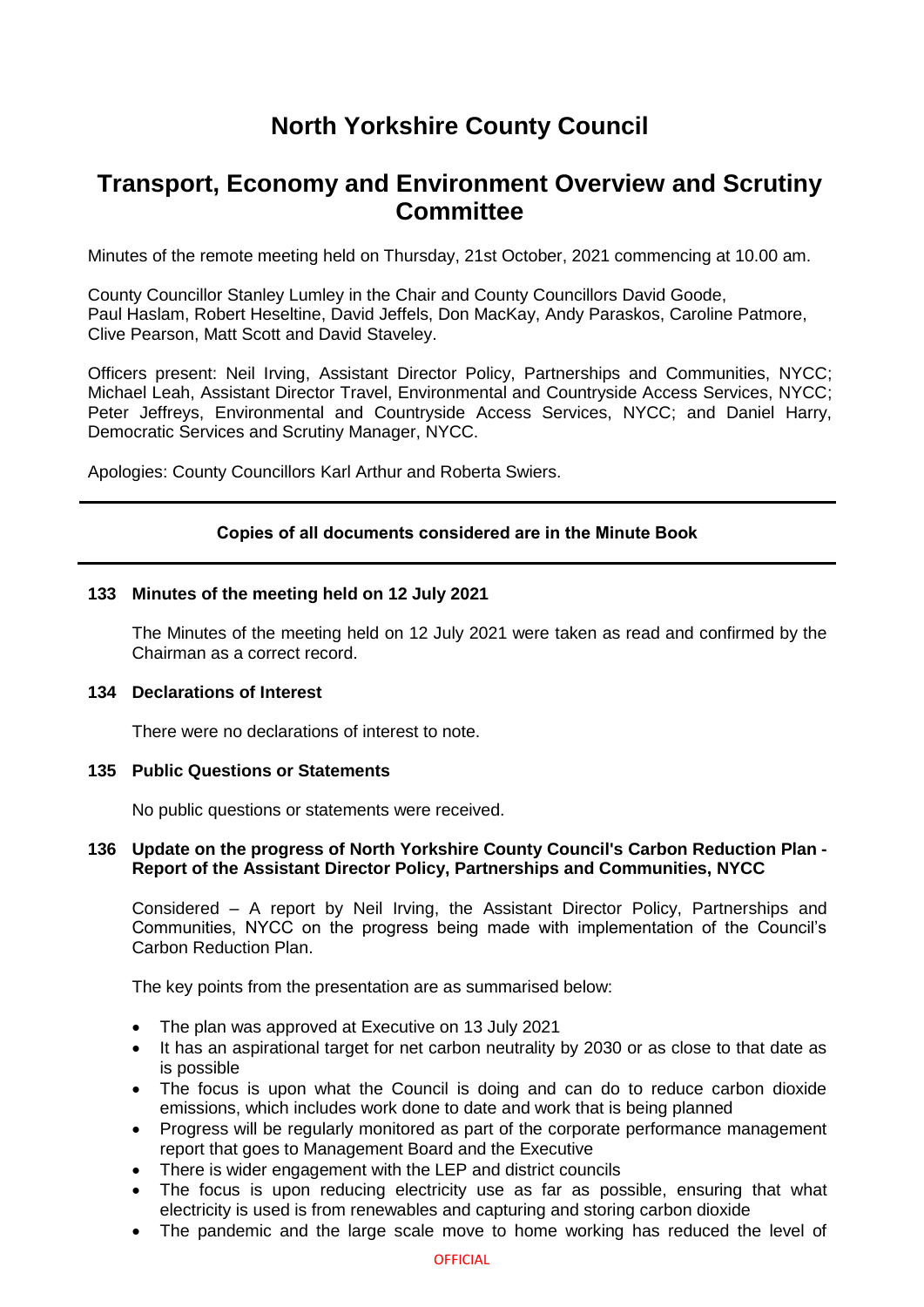carbon dioxide emissions

- Heating, lighting and travel are key areas of work. LED street lights have been hugely successful in reducing emissions
- One of the Council's biggest carbon footprints is residential settings
- Work is underway to look at the use of electric vehicles across the Council fleet
- Off-setting is an important element and the White Rose Forest will be significant in this regard
- The Brierley Group of companies are continuing to develop their own carbon reduction plans.

There followed a discussion, the key points of which are summarised as below:

- There were gains to be made from window replacement in schools but this was not always simple as schools are largely independent of the Council and cannot be subsidised
- There were concerns about the increasing use of Lithium batteries, as the move is made to using electric vehicles. There are environmental and social problems associated with the extraction and disposal of Lithium
- There are opportunities for organisations to share buildings and reduce the overall estate. This process was started with the 'one public estate' initiative a number of years ago but seems to have lost momentum. It will become increasingly important as the Council becomes a unitary authority in April 2023
- The gains to the Council made by increased home working during the pandemic may have been undermined by the increased emissions from multiple, individual properties that are less efficient than a large office space
- Query as to where the link was between the Council Minerals and Waste Plan and the Carbon Reduction Plan
- The use of hydrogen as a fuel had not been taken into account. It was accepted that there were some difficulties associated with the production and supply of this fuel but more could be done to look into this in the long term, particularly green hydrogen
- There may be opportunities to use closed landfill sites for solar farms, as the land has no other developmental use
- An inspiring vision that could be understood, shared and owned would be key
- A mixed economy of energy generation in terms of size and type was needed. Small scale, community-based renewables had their place alongside large scale solar and wind farms. Micro-grids are widely used in developing countries and could be relatively easily applied to villages in the county.

County Councillor David Staveley asked how the carbon dioxide emissions were calculated. He noted that a 'whole life' approach needed to be taken as the replacement of existing equipment or facilities prior to the end of their life, for a more efficient upgrade, may help reduce some carbon dioxide emissions but will have carbon dioxide emissions associated with disposing of them prior to their natural end of life. In effect, their carbon dioxide emissions per year of use has risen, due to the shorter period of use.

In response Neil Irving said that the calculations were complicated but that the need to take into account the 'whole life' of a product was important.

County Councillor Paul Haslam said that more could be done by the Council to specify what climate change mitigation measures it expected as a minimum from its suppliers.

Neil Irving said that this work was underway with the Council procurement team but that this needed careful consideration as it would have a disproportionate financial impact upon smaller, local suppliers who may be less able to absorb the associated increase in costs.

County Councillor Stanley Lumley asked whether the necessary electricity supply infrastructure was in place to cope with the increased demand over the next 10 to 20 years,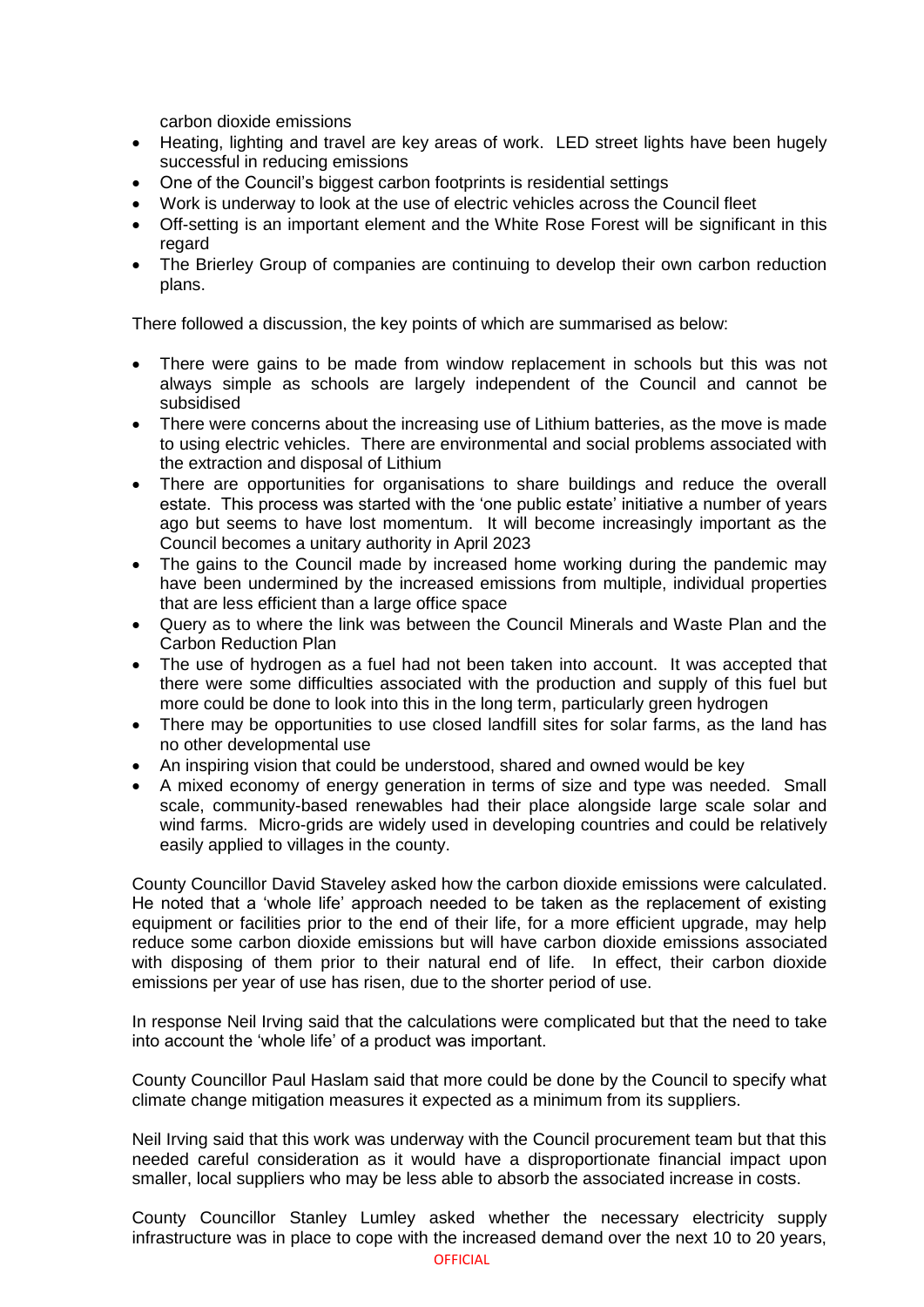particularly in rural areas.

In response, Neil Irving said that the Council had not direct control over the electricity supply infrastructure but that they were able to speak with and lobby the relevant authorities.

County Councillor Stanley Lumley summed up and thanked Neil Irving for attending the meeting.

# **Resolved:-**

1) That Neil Irving comes back to the committee in 12 months to provide a further update.

# **137 Update on reducing use of single-use plastics - Report of the Assistant Director Travel, Environmental and Countryside Access Services, NYCC**

Considered – A report by Michael Leah, Assistant Director Travel, Environmental and Countryside Access Services, NYCC updating the committee on the progress being made with reduction in the use of single-use plastics.

The key points from the report are as summarised below:

- The report outlining the process for the reduction in the use of single-use plastics, along with 16 specific recommendations, went to the Executive in March 2021
- With the majority of County Council employees working from home for the past 18 months, the use of single-use plastics has reduced significantly
- Some, limited progress has been made with procurement and a new purchasing strategy that helps to reduce the use of single use plastics
- The work on single use plastic reduction will be incorporated into the Council's Carbon Reduction Plan
- Recognition that there has not been the progress that would have been liked but this has been down to the upheaval caused by the need to respond to the pandemic. The creation of a new unitary authority may also have an impact upon progress.

There followed a discussion, as summarised below:

- Disappointing to see that no real progress has been made with the implementation of the 16 recommendations
- Whilst it is accepted that the response to the pandemic has meant that resources have been diverted to other areas of work and priorities, this cannot continue. There should be a renewed focus upon reducing the use of single use plastics across the Council
- There remains a high level of public concern about single use plastics and the Council has a leadership role to play and can help influence behaviour change.

County Councillor David Goode asked why the issue of PPE use during the pandemic had not been covered in the report. This was a major omission as this was the biggest source of single use plastics over the past 18 months.

In response, Michael Leah said that access to regular supplies of PPE over the past 18 months was key to the response to the pandemic and could not be avoided. The PPE could not be re-used safely and was not readily recyclable.

County Councillor Paul Haslam said that the report was an honest assessment of progress and whilst disappointing the open and transparent approach was welcomed. He asked whether more could be done at a local level, with small actions and initiatives that build up to effect major change over time.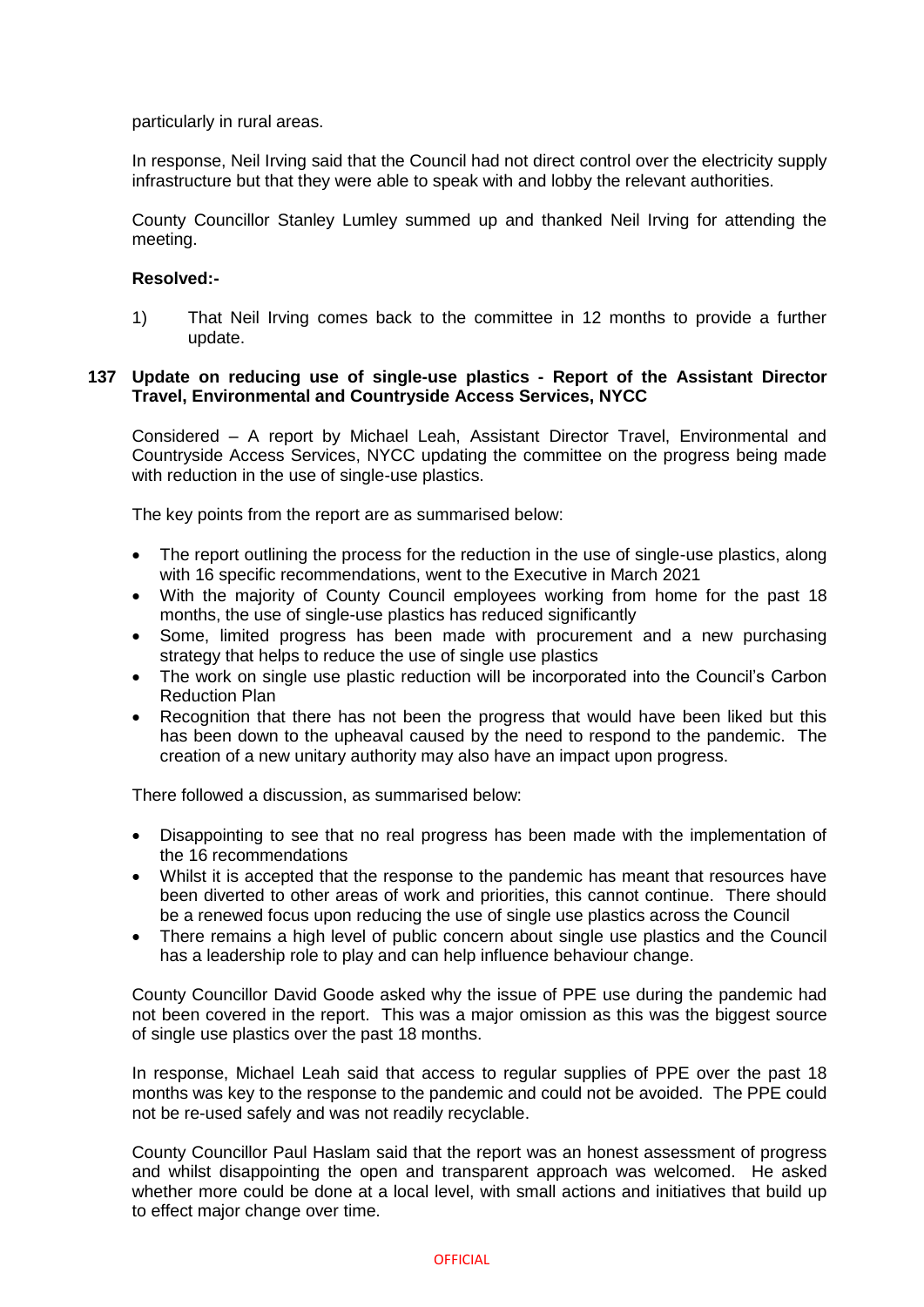Michael Leah said that there had been significant issues associated with keeping services going during the pandemic and the focus of the Council has completely shifted over the past 18 months.

County Councillor Stanley Lumley summed up and thanked Michael Leah for attending the updating the committee.

# **Resolved:-**

1) That a further update be brought back to the committee either independently or as part of the Council Carbon Reduction Plan.

County Councillor Matt Scott left the meeting at 11:00am.

# **138 Allerton Waste Recovery Park update - Report of the Assistant Director - Travel, Environmental and Countryside Services, NYCC**

Considered – A report by Michael Leah, Assistant Director Travel, Environmental and Countryside Access Services, NYCC updating the committee on the performance of the Allerton Waste Recovery Park.

Michael Leah introduced the report, the key points of which are as summarised below:

- The facility has been operational since 1 March 2018
- The site has a Mechanical Treatment plant, an Anaerobic Digester and an Energy from Waste facility
- The facility can receive up to 320,000 tonnes of residual household waste per annum from across North Yorkshire and York over a 25 year contract period
- An additional 50,000 tonnes of commercial waste per year is being taken from YorWaste. This will help ensure peak performance of the facility
- There have been some problems with the Mechanical Treatment plant, some of which are linked to the type of waste being processed
- The separation of recyclables from residual waste has been difficult at times and produced a low grade product for which there is little demand. Work is underway to improve the quality of the recovered recyclables and to find new markets for them
- The pandemic has impacted upon overall performance as staff have been obliged to self-isolate when they have tested positive
- There are always teething problems with a new facility and anything of this scale
- The Allerton Waste Recovery Park is in part an 'energy from waste' facility. The energy comes from bio-gas from anaerobic digester plant and electricity from the incineration of waste
- The plant has to shut down periodically to enable maintenance and safety checks to be carried out. When shut down, the waste is diverted to other sites and does not go to landfill
- The new, national waste management strategy that is due to be published in the next months will have an impact upon the type and amount of waste processed at the plant as the emphasis is upon reducing overall residual waste and maximising recycling at the kerb-side.

There followed a discussion, the key points of which are as summarised below:

- There is a risk that the collection and processing of waste is incentivised to enable the successful completion of the contract and the peak use of the plant, rather than focussing upon the reduction of waste and recycling generally
- The management of food waste is key. This involves work with households and food suppliers to reduce waste overall and then putting in place mechanisms to divert what is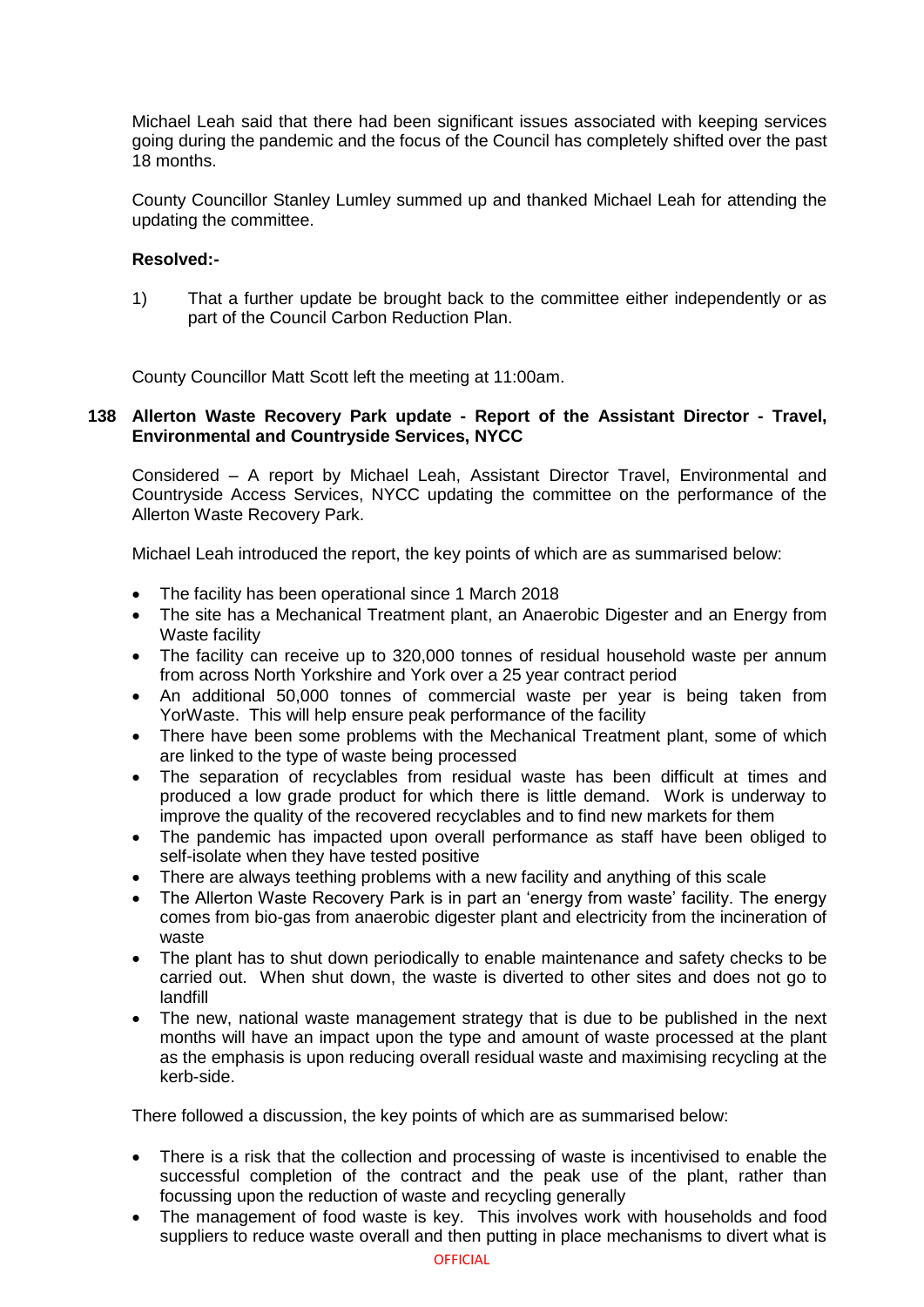left from the residual waste system

- There is a need to ensure that the contract continues to deliver over its lifespan
- Modifying the behaviour of consumers and suppliers of food remains a big challenge
- The plant was controversial when first suggested and when the business case was being developed but it has since proved to be a great asset to the county.

County Councillor David Goode asked what the impact of the new national waste strategy would be upon the 25 year contract that had been entered into.

Peter Jeffreys, Waste and Countryside Services, said that there is a need to understand the impact of the new national strategy and its implications for how the plant works in the future.

County Councillor Stanley Lumley asked whether, when the plant is working at full capacity, all waste is diverted from landfill.

Peter Jeffreys replied that this was the case.

County Councillor Stanley Lumley queried whether the level of electricity generation from waste had yet achieved the target of 40,000 homes.

Peter Jeffreys that there were some minor build defects in the plant that Amey was resolving. Until this was done, the electricity generation would not reach its target.

County Councillor Andy Paraskos said that the national waste strategy would most likely focus upon reducing food waste and using the food waste that had been diverted from residual waste to generate bio-gas. This would then mean that more food waste was sent to the plant for processing. He asked whether the existing anaerobic digesters would have the capacity to absorb this.

Peter Jeffreys said that there was capacity to process 23,000 tonnes of food waste per annum and that this should be sufficient. The challenge will be making sure that the food waste is as clean as possible and sorted at the source. The residue left after the anaerobic digestion process would then be used as fertiliser, once it had been pasteurised.

County Councillor Stanley Lumley thanked Michael Leah and Peter Jeffreys for attending the meeting and summed up.

## **Resolved: -**

1) That an overview of the new, national waste strategy is provided to the 20 January 2022 meeting of the committee.

## **139 Responding to the Rural Commission Report - hydro-electric energy generation in rural communities - Report of the Democratic Services and Scrutiny Manager, NYCC**

Considered – A report by Daniel Harry, Democratic Services and Scrutiny Manager, NYCC on small scale, community based hydro-electric power generation.

The key points from the presentation are as summarised below:

- The generation of electricity through hydro-electric power in rural communities was noted as an omission from the recently published Rural Commission report and recommendations
- The county has a number of rivers and tributaries that have the necessary 'flow' and 'head' to enable viable generation of hydro-electric power
- The feasibility of schemes varies significantly according to the setting and the infrastructure currently in place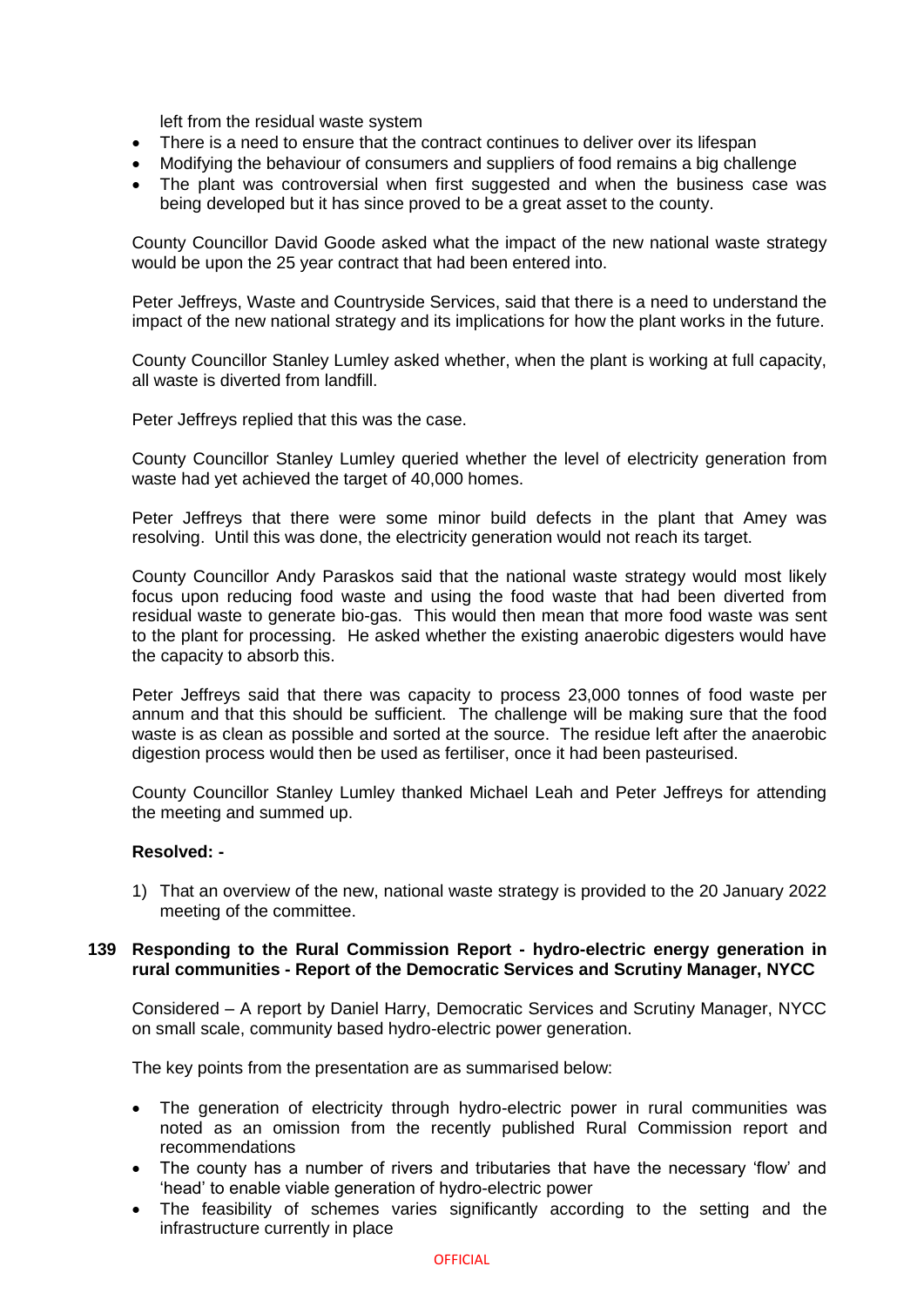- There are a number of financial, administrative and bureaucratic barriers in place to progressing small scale hydro-electric schemes
- Hydro-electric schemes tend to be adopted more quickly when undertaken by private landowners and when using the existing infrastructure on a river, such as a weir or mill race
- Hydro-electric schemes tend to work better when part of a basket of renewable energy generation
- The Council and the LEP have an opportunity to promote small scale, community owned hydro-electric power generation across the county
- The technology is improving all the time and this may help create more opportunities.

There followed a discussion, the key points of which are as below:

- There are extensive rivers in the county that could be used for small scale hydro-electric power generation
- There are existing examples that could be learned from
- Feasibility studies are key and need to be done at the earliest stages. The Council and the LEP may have a role in identifying places where small scale hydro-electric power generation could be practicable.

County Councillor David Goode said that a recent attempt by a community group in Knaresborough to install a small hydro-electric plant was ultimately unsuccessful because there were too many barriers for them to overcome and a community group that had been highly motivated became dis-heartened. There was more that could be done to support such groups and help them undertake feasibility studies and then navigate their way through the various permissions needed.

County Councillor David Staveley said that it was important to look at the assets already in place along the county's rivers and start with the existing infrastructure. This would help reduce the need for complex and expensive building work. The river Ribble has a number of old mills along its length that could be re-purposed.

County Councillor Paul Haslam said that hydro-electric schemes could be incorporated in flood defence work. Also, that the public needed information and advice about what is possible and where to get help.

County Councillor Stanley Lumley summed up.

# **Resolved: -**

1) Daniel Harry to take forward the recommendations in the report and provide an update to the committee on progress.

## **140 Committee Work Programme - Report of the Democratic Services and Scrutiny Manager, NYCC**

#### Considered -

The report of Daniel Harry, Democratic Services and Scrutiny Manager, NYCC asking the Committee to confirm, amend or add to the areas of the work listed in the Work Programme schedule (Appendix 1 to the report).

Daniel Harry introduced the report.

County Councillor David Jeffels asked that the discussion with Highways England took place as scheduled on 20 January 2022, as it was vitally important that some long-standing issues were addressed.